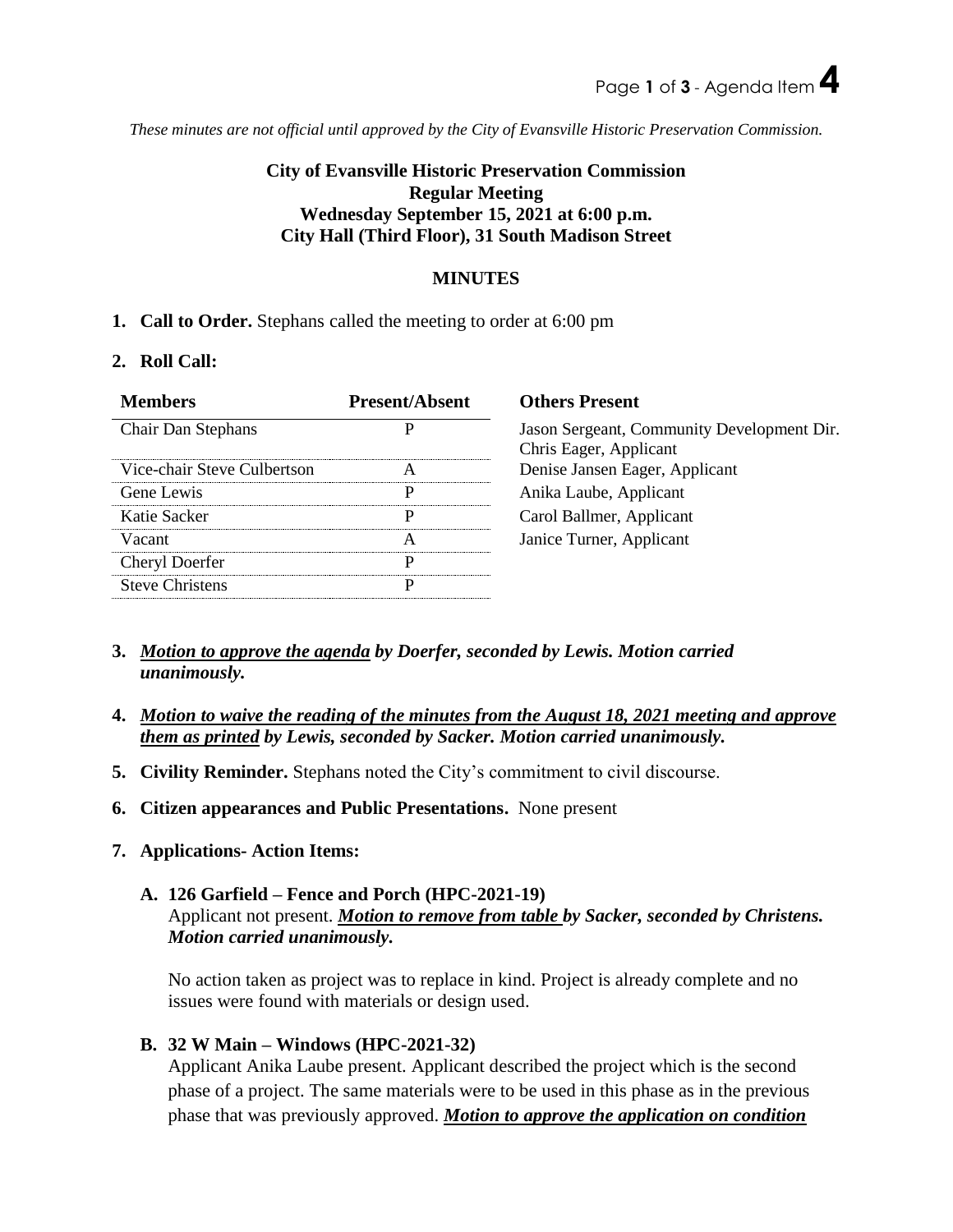*These minutes are not official until approved by the City of Evansville Historic Preservation Commission.*

*that only the vinyl windows are to be replaced by Sacker, seconded by Christens. Motion carried unanimously.*

### **C. 19 S First – Roof (HPC-2021-35)**

Applicant not present. *Motion to approve the application by Stephans, seconded by Sacker. Motion carried unanimously.*

### **D. 245 W Liberty – Fence (HPC-2021-36)**

Applicant Carol Ballmer present virtually but muted. *Motion to approve the application with condition of smooth not embossed fencing be used by Doerfer, seconded by Sacker. Motion carried unanimously.*

### **E. 233 W Church – Shed (HPC-2021-37)**

Applicant Janice Turner present, action item moved to top of agenda. Applicant described the location of the shed which is not clearly visible from the street and that the shed would match the house in color. *Motion to approve the application by Christens, seconded by Lewis. Motion carried unanimously.*

Applicant arrived late. Applicant described the location of the shed and clarified that the shed would not be visible from the street. The color of the shed was discussed and the applicant stated there would be no issue with getting the shed in white to match the home. *Motion to remove from the table due to arrival of applicant by Culbertson, seconded by Sacker.*

*Motion to approve application with condition that the shed be white if attainable to match the home by Culbertson, seconded by Christens. Motion carried unanimously.*

# **F. 239 W Liberty – Roof and Porch (HPC-2021-38)**

Applicants Denise and Chris Eager present. Applicants described the current porch and the proposed changes. *Motion to approve the application as submitted by Christens, seconded by Lewis. Motion carried unanimously.*

#### **8. Discussion Items:**

# **A. 20 Mill St – Demolition and Reconstruction (HPC-2021-10 and HPC-2021-16) (placeholder)**

Applicant not present. No discussion held, no action taken.

# **9. Correspondence, Comments and Concerns.**

Sergeant gave an update on the pool and splash pad project planning with construction beginning summer or fall of next year. Sergeant also gave an update on the Community Development Director search.